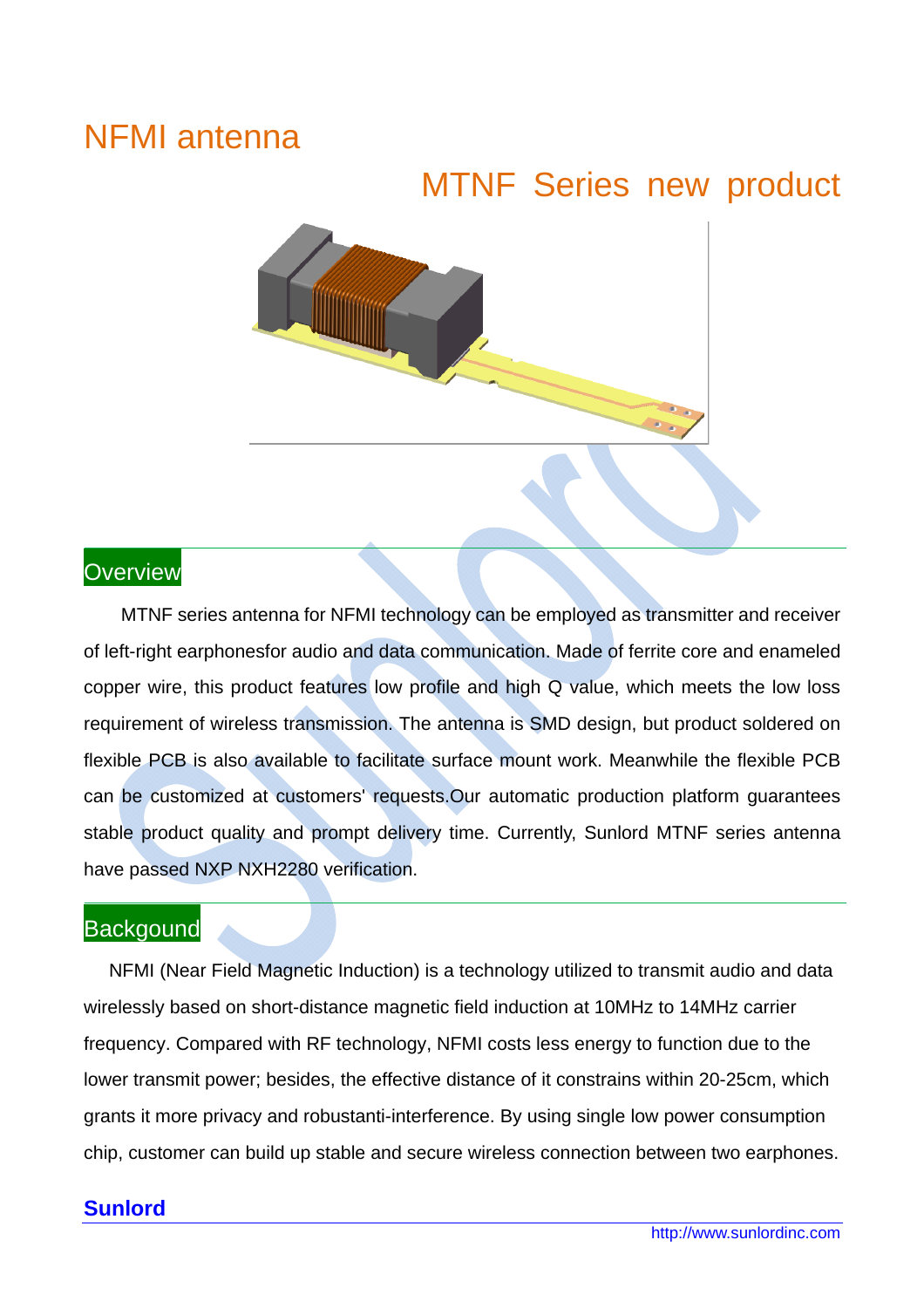Combined NFMI with Bluetooth, this "truly wireless stereo dual earphones" with left-to-right earphones and earphone-to-device wireless connections are suitable for dynamic application scenes such as sports. After Apple releasing Airpods, this type of product will be the new highlight of earphone market.

With years' experience of magnetic materials and automatic wire wound production platform, Sunlord has developed MTNF series antenna products specifically fulfill the requirement of NFMI technology. The Q value of antenna at 10.6MHz is larger than 90, meanwhile products soldered on flexible PCB are also available, and can be customized according to customers' requirements.

### Features

- Full automatic production platform, stable product quality, prompt delivery time;
- SMD design (FPC can be customized), easy to solder;
- Chip solderpad soldering, high soldering reliability;

### **Application**

- Wireless stereo earphones/earbuds
- Hearing-aids

### Dimensions

#### **MTNFseries**



**Sunlord** 

Unit: mm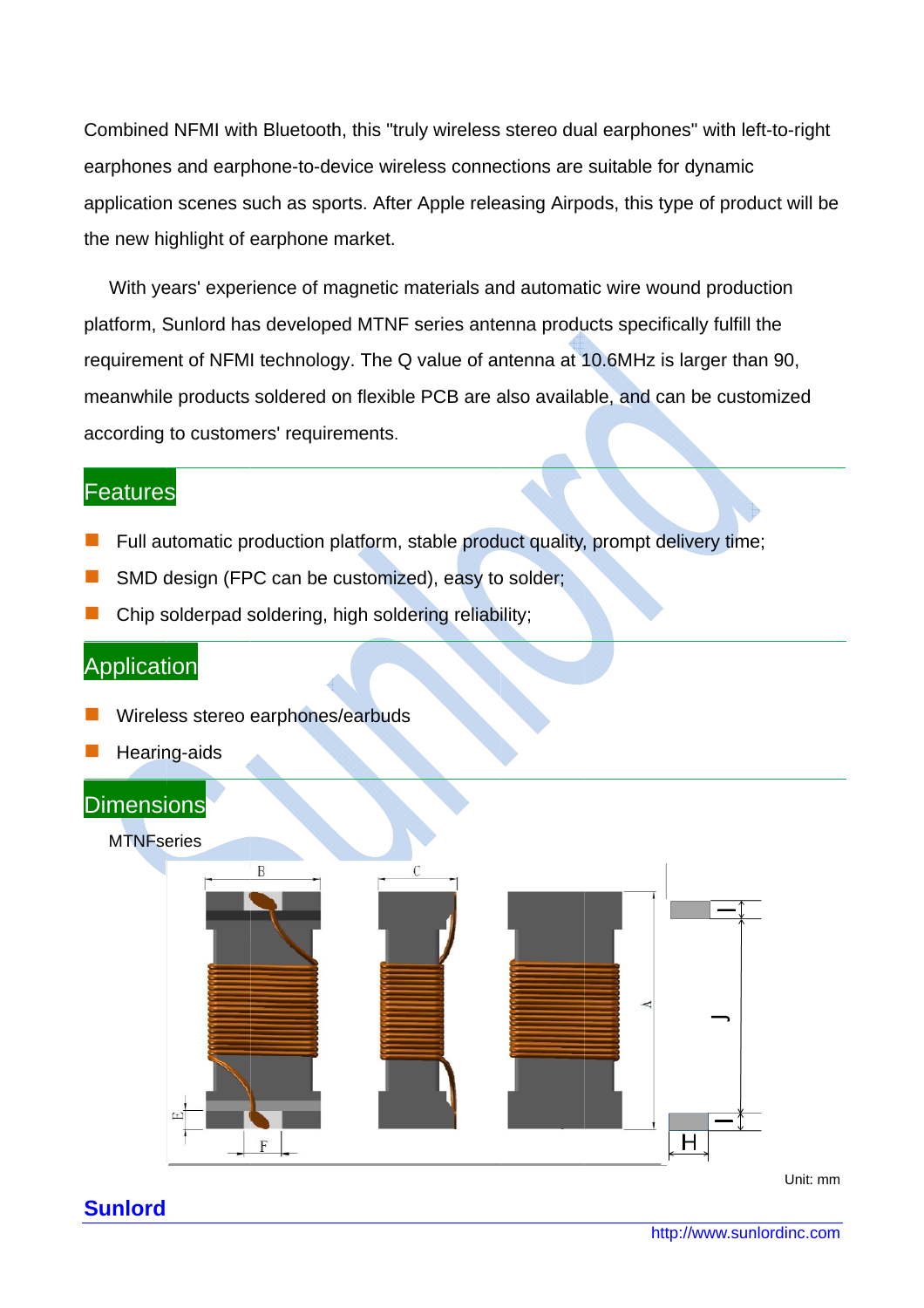| <b>Series</b>   | A               | B               |                 |                 |                 | н            |              |              |
|-----------------|-----------------|-----------------|-----------------|-----------------|-----------------|--------------|--------------|--------------|
| <b>MTNF5520</b> | $5.50 \pm 0.20$ | $2.00 \pm 0.20$ | $2.00 \pm 0.20$ | $0.50 \pm 0.10$ | $1.00 \pm 0.10$ | 1.10<br>Typ. | 0.60<br>Typ. | 5.10<br>Typ. |
| <b>MTNF6030</b> | $6.20 \pm 0.20$ | $3.00 \pm 0.20$ | $2.00 \pm 0.20$ | $0.50 \pm 0.10$ | $1.00 \pm 0.10$ | 1.10<br>Typ. | 0.60<br>Typ. | 5.10<br>Typ. |
| <b>MTNF6040</b> | $6.20 \pm 0.20$ | $4.00 \pm 0.20$ | $2.00 \pm 0.20$ | $0.50 \pm 0.10$ | $1.50 \pm 0.10$ | 1.60<br>Typ. | 0.60<br>Typ. | 5.10<br>Typ. |

\*Other shapes customizable

MTNF (with FPC)



| No. | <b>Components</b> | <b>Material</b>                          |  |  |
|-----|-------------------|------------------------------------------|--|--|
| A   | Core              | Ferrite                                  |  |  |
| B   | Wire              | Polyurethane system enameled copper wire |  |  |
|     | Glue              | Epoxy                                    |  |  |
| D   | Solder            | Sn/3.0 Ag/0.5Cu                          |  |  |
| E   | Connector         | <b>Flexible Printed Circuit Board</b>    |  |  |

\*E Component Flexible PCB can be designed by earphone customers

## Electrical Characteristics

#### MTNF6030FS3R7JTFY01

| <b>Part Number</b>  | <b>Inductance</b><br>@10.6MHz | Q<br>@10.6MHz            | <b>SRF</b> |
|---------------------|-------------------------------|--------------------------|------------|
| Units               | uH                            | $\overline{\phantom{0}}$ | <b>MHz</b> |
| MTNF6030FS3R7JTFY01 | $3.7 + 5%$                    | >50                      | 40         |